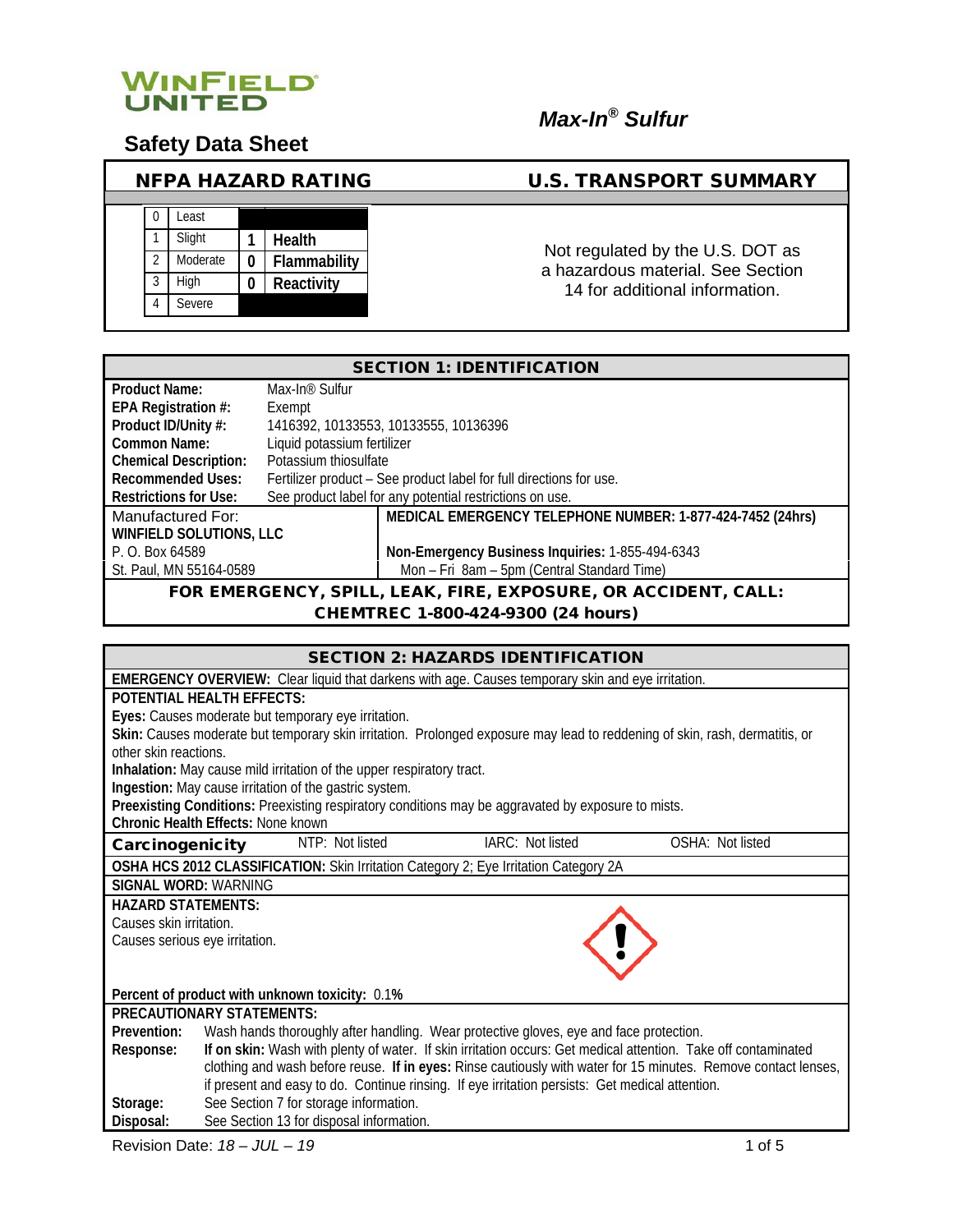| <b>SECTION 3: COMPOSITION/INFORMATION ON INGREDIENTS</b>                                                                                        |                 |            |  |
|-------------------------------------------------------------------------------------------------------------------------------------------------|-----------------|------------|--|
| Ingredient                                                                                                                                      | $%$ (wt)        | CAS Reg. # |  |
| Potassium thiosulfate                                                                                                                           | $37.5 - 39.0\%$ | 10294-66-3 |  |
|                                                                                                                                                 |                 |            |  |
|                                                                                                                                                 |                 |            |  |
| *Ingredients not specifically listed are non-hazardous and are considered to be confidential business information under 29 CFR<br>1910.1200(i). |                 |            |  |
| See Section 8 for exposure limits.                                                                                                              |                 |            |  |

|             | <b>SECTION 4: FIRST AID MEASURES</b>                                                                                                                                                                                               |
|-------------|------------------------------------------------------------------------------------------------------------------------------------------------------------------------------------------------------------------------------------|
| Inhalation: | Remove person from contaminated area to fresh air and assist breathing as needed. Seek medical attention<br>if irritation occurs.                                                                                                  |
| Ingestion:  | Seek medical attention or call a poison control center for treatment advice. Do not induce vomiting unless<br>instructed to do so by a poison control center or doctor. Do not give anything by mouth to an unconscious<br>person. |
| Eyes:       | Flush eyes with clean water for at least 15 minutes. Lift eyelids to facilitate irrigation. If present, remove<br>contact lenses after 5 minutes and continue rinsing. Seek medical attention if irritation persists.              |
| Skin:       | Remove contaminated clothing and wash before re-using. Flush skin with water and then wash with soap<br>and water. Seek medical attention if irritation persists.                                                                  |

#### SECTION 5: FIRE FIGHTING MEASURES

**Suitable Extinguishing Media:** Carbon dioxide, dry chemical, water spray or foam

**Special Fire Fighting Procedures:** Wear NIOSH/MSHA approved self-contained breathing apparatus and full bunker gear. Dike area to prevent runoff and contamination of water sources. Dispose of fire control water later. Avoid breathing vapors; keep upwind.

**Hazardous Combustion Products:** Oxides of sulfur, potassium, and other chemicals may be formed in a fire situation. Carbon monoxide and other asphyxiates may form as well.

**Unusual Fire and Explosion Hazards:** Closed containers may explode from vapor expansion in high heat.

#### SECTION 6: ACCIDENTAL RELEASE MEASURES

**Personal Precautions:** Refer to Section 8 for personal protective equipment to be worn during containment and clean-up of a spill involving this product.

**Environmental Precautions:** Do not allow spilled product to enter sewers or waterways.

**Methods for Containment:** Contain spilled product by diking area with sand or earth.

**Methods for Clean-up:** Cover contained spill with an inert absorbent material such as sand, vermiculite or other appropriate material. Vacuum, scoop, or sweep up material and place in a container for disposal. Do not place spilled material back in original container.

**Other Information:** None known

#### SECTION 7: HANDLING AND STORAGE

**Handling:** Ensure adequate ventilation during handling and use. Immediately clean up spills that occur during handling. Keep containers closed when not in use. Practice good hygiene after using this material, especially before eating, drinking, smoking, using the toilet, or applying cosmetics.

**Storage:** Store in cool, dry areas away from children, food and feed products in an area away from incompatible substances. Ensure that storage area is secured. Protect packaging from physical damage. Protect from exposure to fire. Maintain product above minimum storage temperature. Do not store in aluminum or metal vessels.

**Minimum Storage Temperature:** 40°F

**Other Precautions:** Consult Federal, state and local laws and regulations pertaining to storage.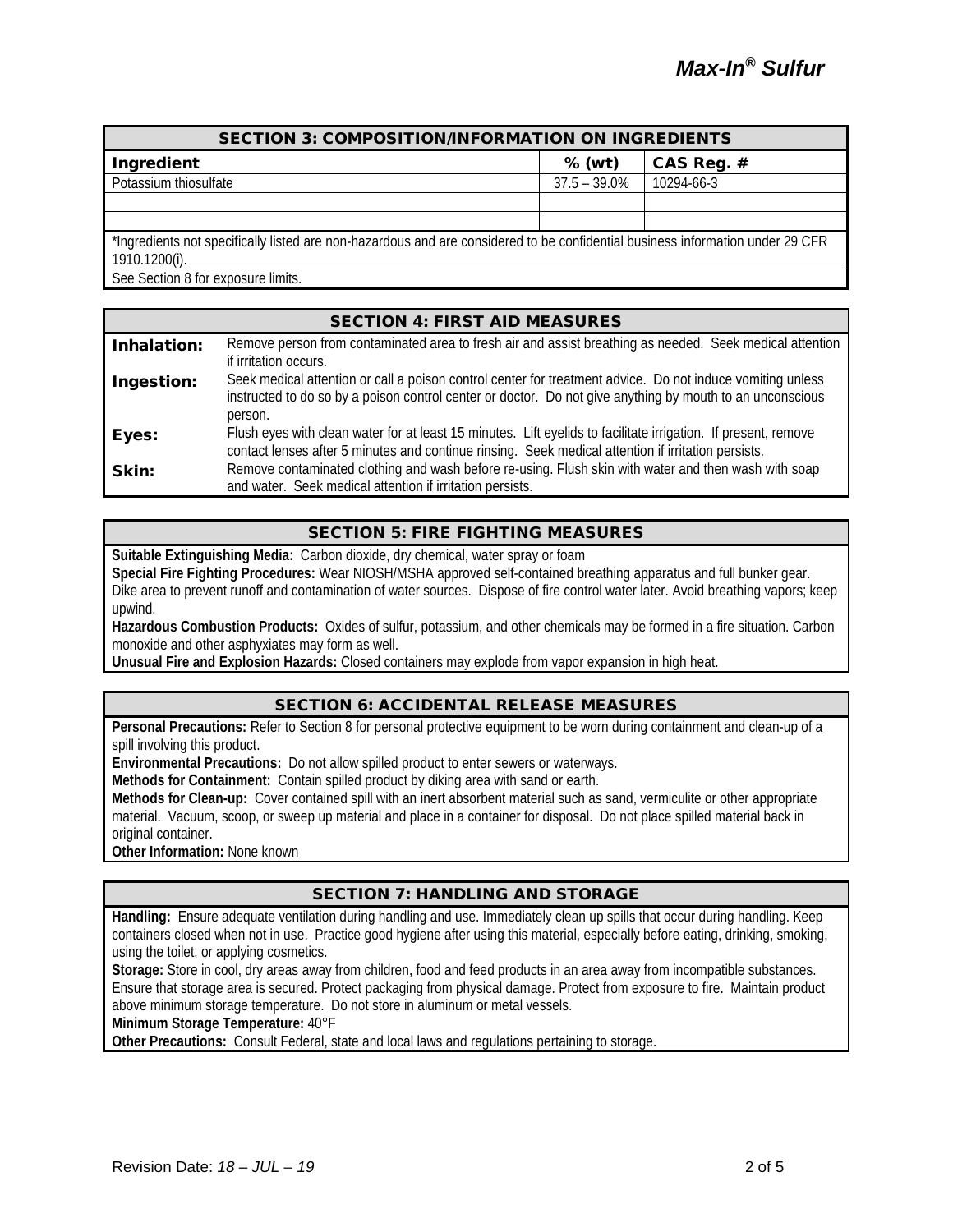| <b>SECTION 8: EXPOSURE CONTROLS/PERSONAL PROTECTION</b>                                                                    |                 |                  |           |  |
|----------------------------------------------------------------------------------------------------------------------------|-----------------|------------------|-----------|--|
| <b>Exposure Guidelines</b>                                                                                                 |                 |                  |           |  |
| Component:                                                                                                                 | <b>OSHA PEL</b> | <b>ACGIH TLV</b> | NIOSH REL |  |
| No components have established limits                                                                                      |                 |                  |           |  |
|                                                                                                                            |                 |                  |           |  |
| Respiratory Protection: If conditions are poorly ventilated, use a NIOSH approved air-purifying respirator with            |                 |                  |           |  |
| cartridges/canisters approved for general particulates.                                                                    |                 |                  |           |  |
| <b>Engineering Controls:</b><br>Local Exhaust: Provide general or local exhaust ventilation systems to maintain airborne   |                 |                  |           |  |
| concentrations below OSHA PELs or other specified exposure limits. Local exhaust ventilation is                            |                 |                  |           |  |
| preferred.                                                                                                                 |                 |                  |           |  |
| Protective Gloves: Wear chemically protective gloves to prevent exposure to skin.                                          |                 |                  |           |  |
| Eye Protection: To avoid contact with eyes, wear chemical safety goggles or safety glasses and full face shield. Contact   |                 |                  |           |  |
| lenses are not protective eye devices. An emergency eyewash or water supply should be readily accessible to the work area. |                 |                  |           |  |
| Other Protective Clothing or Equipment: Wear long-sleeve shirt, long pants and chemically protective shoes plus socks to   |                 |                  |           |  |
| prevent skin contact.                                                                                                      |                 |                  |           |  |
| Work/Hygienic Practices: Never eat, drink, nor use tobacco in work areas. Practice good hygiene after using this material, |                 |                  |           |  |
| especially before eating, drinking, smoking, using the toilet, or applying cosmetics.                                      |                 |                  |           |  |

#### SECTION 9: PHYSICAL AND CHEMICAL PROPERTIES

| <b>Physical State:</b>      | Liquid                         | Specific Gravity $(H_2O=1)$ :        | 1.35 - 1.37 (typical)    |
|-----------------------------|--------------------------------|--------------------------------------|--------------------------|
| Vapor Pressure (mm Hg):     | Not determined                 | Density (Ibs/gallon):                | 11.30 - 11.45 lbs/gallon |
| Vapor Density (Air=1):      | Not determined                 | <b>Melting Point/Freezing Point:</b> | Not determined           |
| Solubility in Water (wt %): | Miscible                       | <b>Boiling Point/Range:</b>          | Not determined           |
| Viscosity:                  | Not determined                 | $pH$ :                               | $7.5 - 8.5$              |
| Appearance and odor:        | Clear liquid that darkens with | <b>Flash Point:</b>                  | Not determined           |
|                             | age                            |                                      |                          |

#### SECTION 10: STABILITY AND REACTIVITY

**Reactivity:** None known

**Chemical Stability:** Product is stable at ambient temperature and pressure, under normal storage and handling conditions. **Possibility of Hazardous Reactions:** Will not occur **Conditions to Avoid:** Excessive heat

**Incompatible Materials:** Strong bases and acids.

**Hazardous Decomposition Products:** Oxides of sulfur, potassium, and other chemicals may be formed in a fire situation. Carbon monoxide and other asphyxiates may form as well.

| <b>SECTION 11: TOXICOLOGICAL INFORMATION</b> |                                                                                                                                                                                                                     |  |  |
|----------------------------------------------|---------------------------------------------------------------------------------------------------------------------------------------------------------------------------------------------------------------------|--|--|
| <b>ACUTE TOXICITY</b>                        |                                                                                                                                                                                                                     |  |  |
| Eye Effects:                                 | Causes moderate but temporary eye irritation.                                                                                                                                                                       |  |  |
| <b>Skin Effects:</b>                         | Estimated LD50 = 2,519 mg/kg; Causes moderate but temporary skin irritation.                                                                                                                                        |  |  |
| <b>Acute Inhalation Effects:</b>             | Estimated LC50 > 3.0 mg/L; No mortality of test animals observed during tests on components.<br>Expectation is that the product is non-toxic by inhalation. May cause irritation of the upper<br>respiratory tract. |  |  |
| <b>Acute Oral Effects:</b>                   | Estimated LD50 > 5,000 mg/kg                                                                                                                                                                                        |  |  |
| <b>Specific Target Organ</b><br>Toxicity:    | Not determined                                                                                                                                                                                                      |  |  |
| <b>CHRONIC TOXICITY</b>                      |                                                                                                                                                                                                                     |  |  |
| <b>Chronic Effects:</b>                      | None known                                                                                                                                                                                                          |  |  |
| Carcinogenicity:                             | No component is anticipated to have carcinogenic effects.                                                                                                                                                           |  |  |
| Mutagenicity:                                | No component is anticipated to have mutagenic effects.                                                                                                                                                              |  |  |
| Teratogenicity:                              | No component is anticipated to have teratogenic effects.                                                                                                                                                            |  |  |
| <b>Reproductive Toxicity:</b>                | No component is anticipated to have effects on the reproductive system.<br>Continued on next page                                                                                                                   |  |  |

#### **POTENTIAL HEALTH EFFECTS:**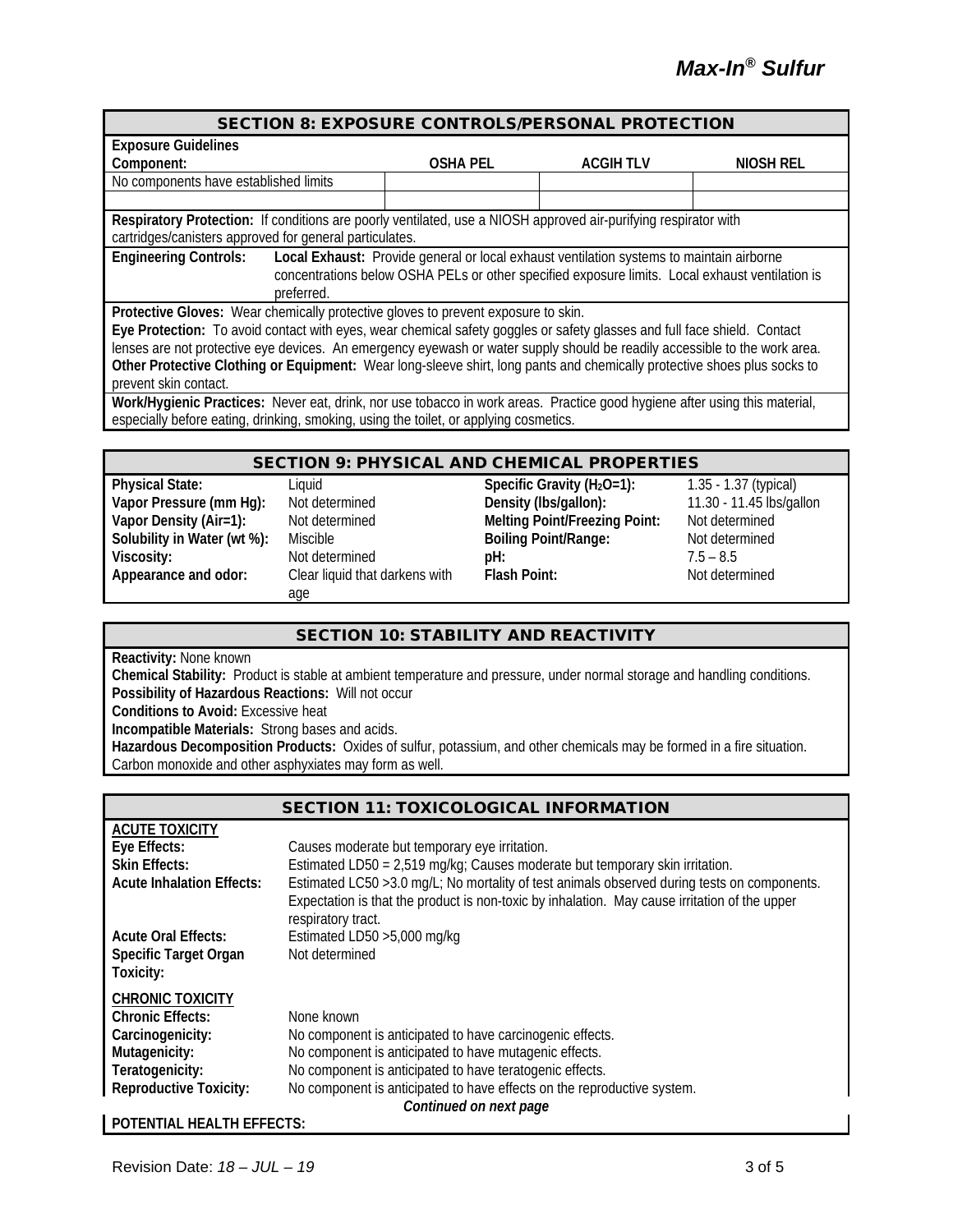**Eyes:** Causes moderate but temporary eye irritation.

Skin: Causes moderate but temporary skin irritation. Prolonged exposure may lead to reddening of skin, rash, dermatitis, or other skin reactions.

**Inhalation:** May cause mild irritation of the upper respiratory tract.

**Ingestion:** May cause irritation of the gastric system.

| <b>SECTION 12: ECOLOGICAL INFORMATION</b>   |                                              |  |  |  |
|---------------------------------------------|----------------------------------------------|--|--|--|
|                                             | <b>ENVIRONMENTAL SUMMARY: Not determined</b> |  |  |  |
| <b>ECOTOXICITY DATA:</b>                    |                                              |  |  |  |
| Fish Acute and Prolonged Toxicity:          | Not determined                               |  |  |  |
| <b>Aquatic Invertebrate Acute Toxicity:</b> | Not determined                               |  |  |  |
| <b>Aquatic Plant Toxicity:</b>              | Not determined                               |  |  |  |
| <b>Bird Acute and Prolonged Toxicity:</b>   | Not determined                               |  |  |  |
| Honeybee Toxicity:                          | Not determined                               |  |  |  |
| <b>ENVIRONMENTAL EFFECTS:</b>               |                                              |  |  |  |
| Soil Absorption/Mobility:                   | Not determined                               |  |  |  |
| Persistence and degradability:              | Not determined                               |  |  |  |
| <b>Bioaccumulative Potential:</b>           | Not determined                               |  |  |  |
| Other adverse effects:                      | Not determined                               |  |  |  |

#### SECTION 13: DISPOSAL CONSIDERATIONS

**Waste:** Dispose of in accordance with applicable Federal, state and local laws and regulations. **Container:** Triple rinse and recycle the container or dispose of in accordance with Federal, state and local laws and regulations. **RCRA Characteristics:** It is the responsibility of the individual disposing of this product to determine the RCRA classification and hazard status of the waste.

| <b>SECTION 14: TRANSPORT INFORMATION</b> |                                                                                                                        |  |
|------------------------------------------|------------------------------------------------------------------------------------------------------------------------|--|
| DOT:<br>(Ground)                         | This product is not regulated by the U.S. Department of Transportation as a hazardous material for ground<br>shipment. |  |
| IMDG:<br>(Sea)                           | This product is not regulated by the IMDG code as a hazardous material for shipment by sea.                            |  |
| IATA:<br>(Air)                           | This product is not regulated by the IATA as a hazardous material for air shipment.                                    |  |
| TDG:<br>(Canada)                         | This product is not regulated by the TDG as a hazardous material for ground shipment.                                  |  |

#### SECTION 15: REGULATORY INFORMATION

**TSCA Inventory:** All components are listed or exempt from listing on the TSCA inventory.

**SARA Title III Information:**

**Section 302 - Extremely hazardous substances:** None listed

**Section 311/312 – Hazard Categories:** Immediate (Acute)

Section 313 - The following chemicals are subject to the reporting requirements of Section 313 of Title III, Superfund Amendments and Reauthorization Act of 1986 and 40 CFR 372:

None listed

**CERCLA -** This product contains the following chemicals which have a reportable quantity (RQ) under the Comprehensive Environmental Response, Compensation, and Liability Act (CERCLA):

None listed

**California Proposition 65:** This product does not contain any chemicals known to the state of California to cause cancer and/or reproductive harm.

*Continued on next page*

**U.S. State Worker and Community Right-To-Know (RTK) Information (CT, IL, MA, MN, NH, NJ, PA, RI):**